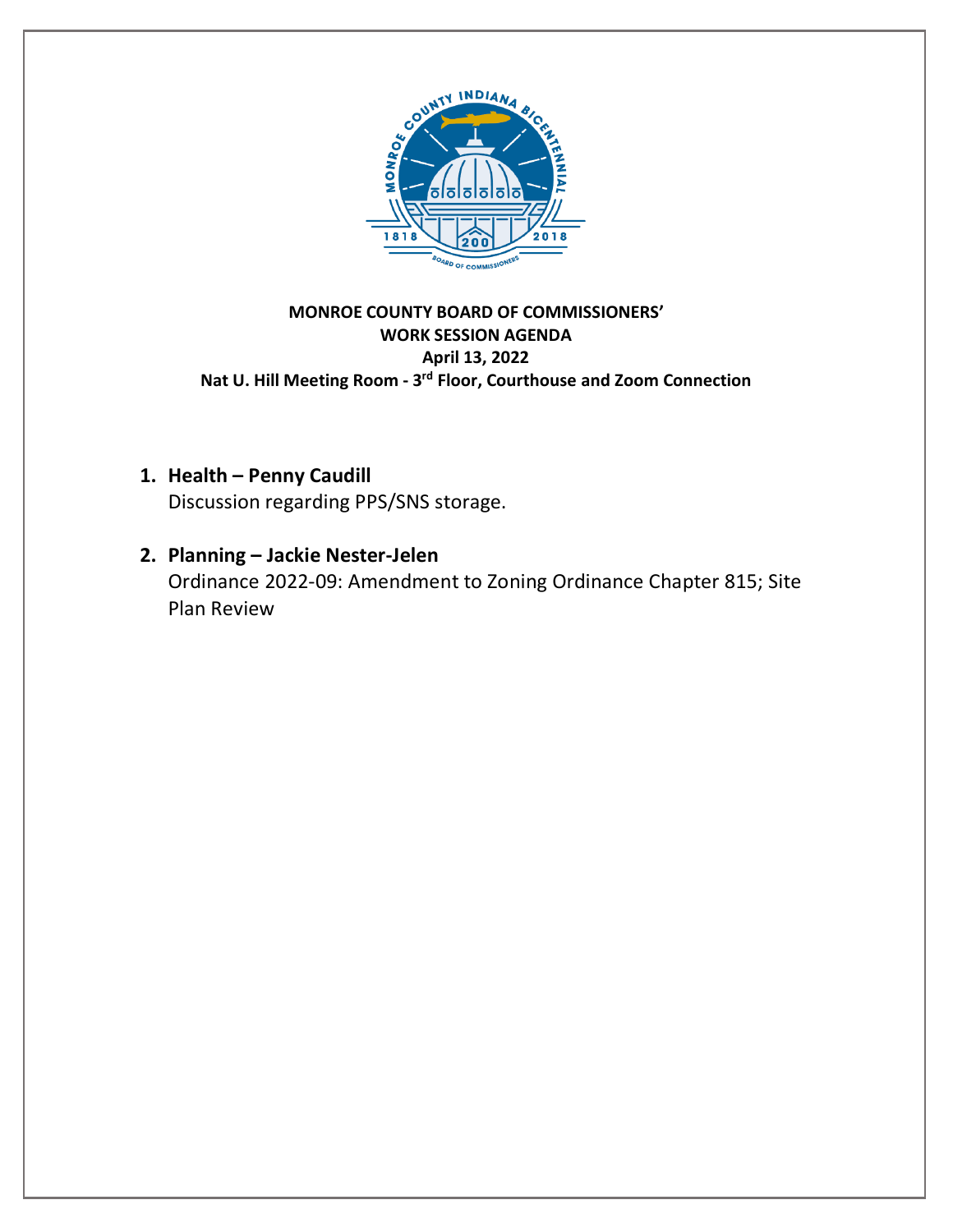

# **Monroe County Board of Commissioners Agenda Request Form**

| Date to be heard  04/13/22                                                                                                                                                                                                                                        | Work session $\sqrt{}$<br>Formal        | Department   Health                                                                                                   |
|-------------------------------------------------------------------------------------------------------------------------------------------------------------------------------------------------------------------------------------------------------------------|-----------------------------------------|-----------------------------------------------------------------------------------------------------------------------|
| <b>Title to appear on Agenda:</b>                                                                                                                                                                                                                                 | Discussion -- need for PPS/SNS storage. | Vendor#                                                                                                               |
| <b>Executive Summary:</b>                                                                                                                                                                                                                                         |                                         |                                                                                                                       |
| The MCHD would like to discuss the need to secure storage facility for PPE and similar items. The PHEP grant can<br>cover the costs. This will reduce the need to store much in the lower level storage area and risk damage.<br>and schedule for formal session. |                                         | See estimated costs below. If this sounds reasonable then the department will get an agreement, have legal review it, |
| Specific Unit<br>Large - 10x20<br>Drive Up Access<br>Outside Gate - No Gate Access<br>(outside gate is preferred to easily be able to distribute PPE as needed)                                                                                                   |                                         |                                                                                                                       |
| Cost<br>Online rental with auto-pay \$228/month<br>50% 1st months rent<br>∣\$25 Admin fee<br>Insurance starts at \$9<br>Costs may vary slightly if not renting online but comparable according to sales rep                                                       |                                         |                                                                                                                       |
|                                                                                                                                                                                                                                                                   |                                         |                                                                                                                       |
| <b>Fund Name(s):</b><br>Public Health Emergency Preparedness                                                                                                                                                                                                      | <b>Fund Number(s):</b><br>8104          | Amount(s)<br><b>TBD</b>                                                                                               |
|                                                                                                                                                                                                                                                                   |                                         |                                                                                                                       |
| Presenter: Penny Caudill                                                                                                                                                                                                                                          |                                         |                                                                                                                       |

**Speaker(s) for Zoom purposes:** 

**Name(s) Phone Number(s)** 



*(the speaker phone numbers will be removed from the document prior to posting)* 

**Attorney who reviewed:**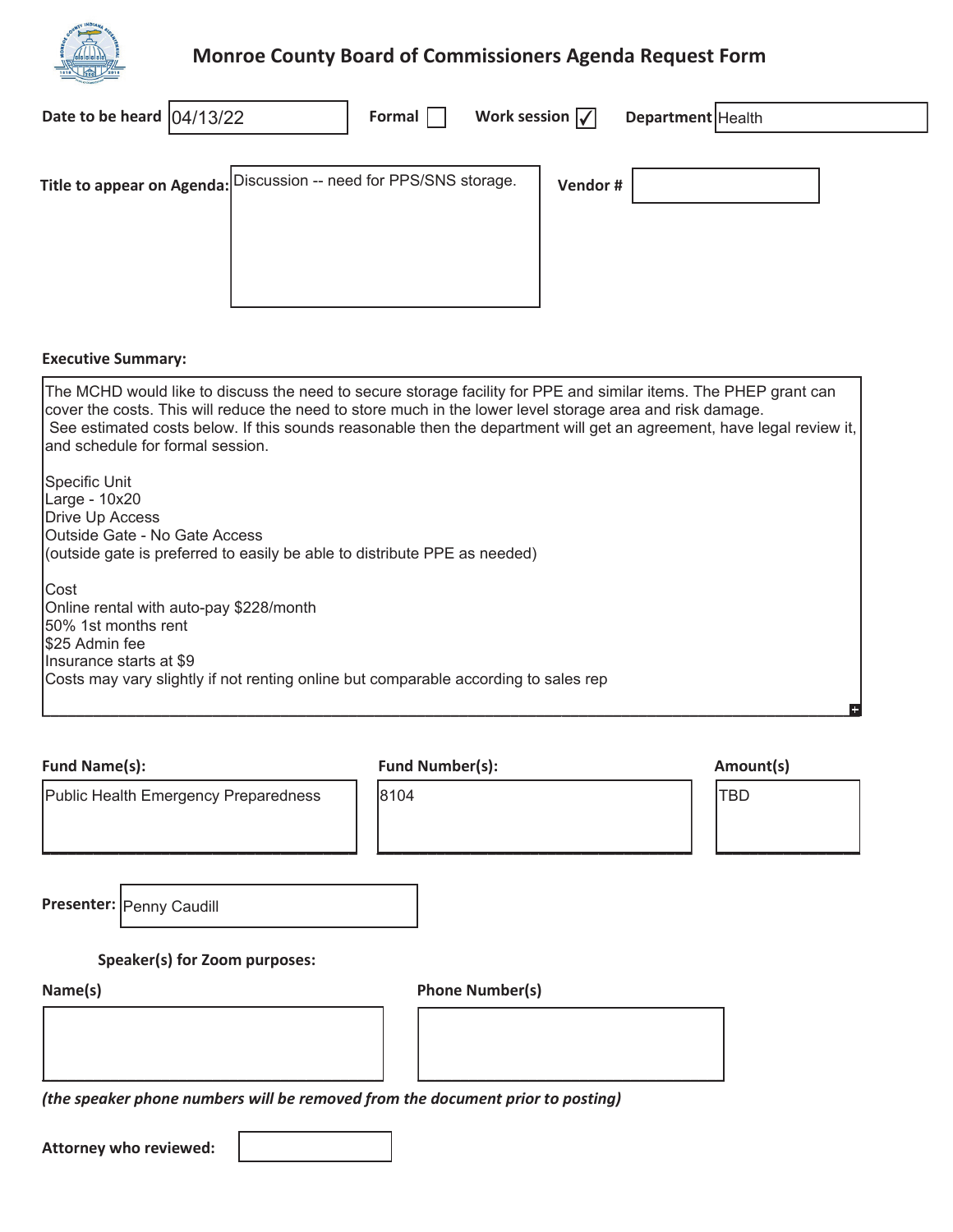

### **Monroe County Board of Commissioners Agenda Request Form**

| Date to be heard $(04/13/22)$                                |                                                                                                                                                           | Formal | Work session $\sqrt{\phantom{a}}$ |         | <b>Department</b> Planning |  |
|--------------------------------------------------------------|-----------------------------------------------------------------------------------------------------------------------------------------------------------|--------|-----------------------------------|---------|----------------------------|--|
| Title to appear on Agenda: 2022-09 - ZOA-21-8 - Amendment to | Chapter 815 (Site Plan Review) to revise<br>standards for submission of a certified site<br>plan, certified plot plan, and a scaled plot<br>plan drawing. |        |                                   | Vendor# |                            |  |

#### **Executive Summary:**

This text amendment to Chapter 815 will require brand new residential construction to include a certified plot plan with the submission for an Improvement Location Permit, a prerequisite for a Building Permit. This text amendment also clarifies the site plan/plot plan requirements for all uses in the Zoning Ordinance, as well as the design components that need to be included in the plot plan/site plan. The amendment will impact new residential construction on a vacant lot, or otherwise new construction not utilizing an existing foundation. Note, this will not apply to additions, remodels, or construction of accessory structures like detached garages or pole barns. However, we occasionally require a certified plan for accessory structures or home additions if the information provided does not show compliance with the buildable area requirements under the Zoning Ordinance.

Certified plot plans are a vital tool for homeowners in the building process and throughout their time owning and developing a property. In addition to confirming property lines and related setback requirements, certified plot plans help identify existing areas of concern on the property in regards to steep slope, karst features, buildable area, drainage concerns, and easements that could cost homeowners extra money in building, maintenance, and damage repair costs in the future. Certified plot plans also help avoid delays in processing applications due to inaccurate or insufficient information being submitted for review.

**\_\_\_\_\_\_\_\_\_\_\_\_\_\_\_\_\_\_\_\_\_\_\_\_\_\_\_\_\_\_\_\_\_\_\_\_\_\_\_\_\_\_\_\_\_\_\_\_\_\_\_\_\_\_\_\_\_\_\_\_\_\_\_\_\_\_\_\_\_\_\_\_\_\_\_\_\_\_\_\_\_\_\_\_\_\_\_\_\_\_\_\_\_\_\_\_**

| <b>Fund Name(s):</b>                                                           | <b>Fund Number(s):</b> | Amount(s) |
|--------------------------------------------------------------------------------|------------------------|-----------|
|                                                                                |                        |           |
| Presenter: Jackie Nester Jelen                                                 |                        |           |
| Speaker(s) for Zoom purposes:                                                  |                        |           |
| Name(s)                                                                        | <b>Phone Number(s)</b> |           |
| Jackie Nester Jelen                                                            | 812-349-2560           |           |
| (the speaker phone numbers will be removed from the document prior to posting) |                        |           |

**Attorney who reviewed:** 

Schilling, David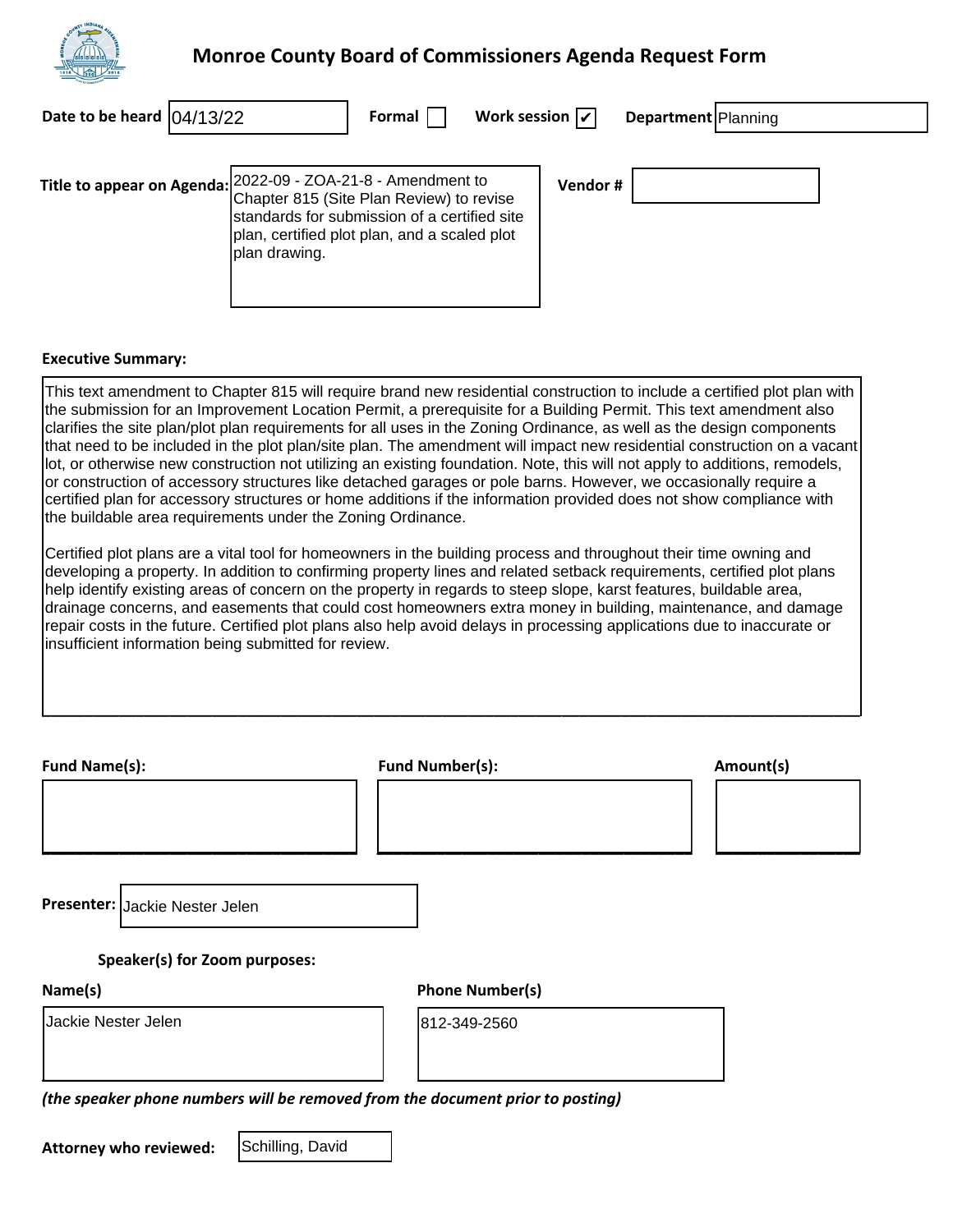## **Monroe County Board of Commissioners Agenda Request - Grant**

#### **REQUIRED**

| <b>Federal Agency!</b> | <b>Federal Program</b>                      |
|------------------------|---------------------------------------------|
| <b>CFDA#</b>           | Federal Award Number and Year (or other ID) |
| Pass Through Entity:   |                                             |
| Request completed by:  |                                             |

*This document is to be submitted no later than the Friday at noon prior to the requested meeting date***.** 

**Each agenda request and all neces[sary documents to the Auditor's Office \(A](mailto:Commissionersoffice@co.monroe.in.us)nita Freeman) at: afreeman@co.monroe.in.us AND to the Commissioner's Office e-mail: Commissionersoffice@co.monroe.in.us**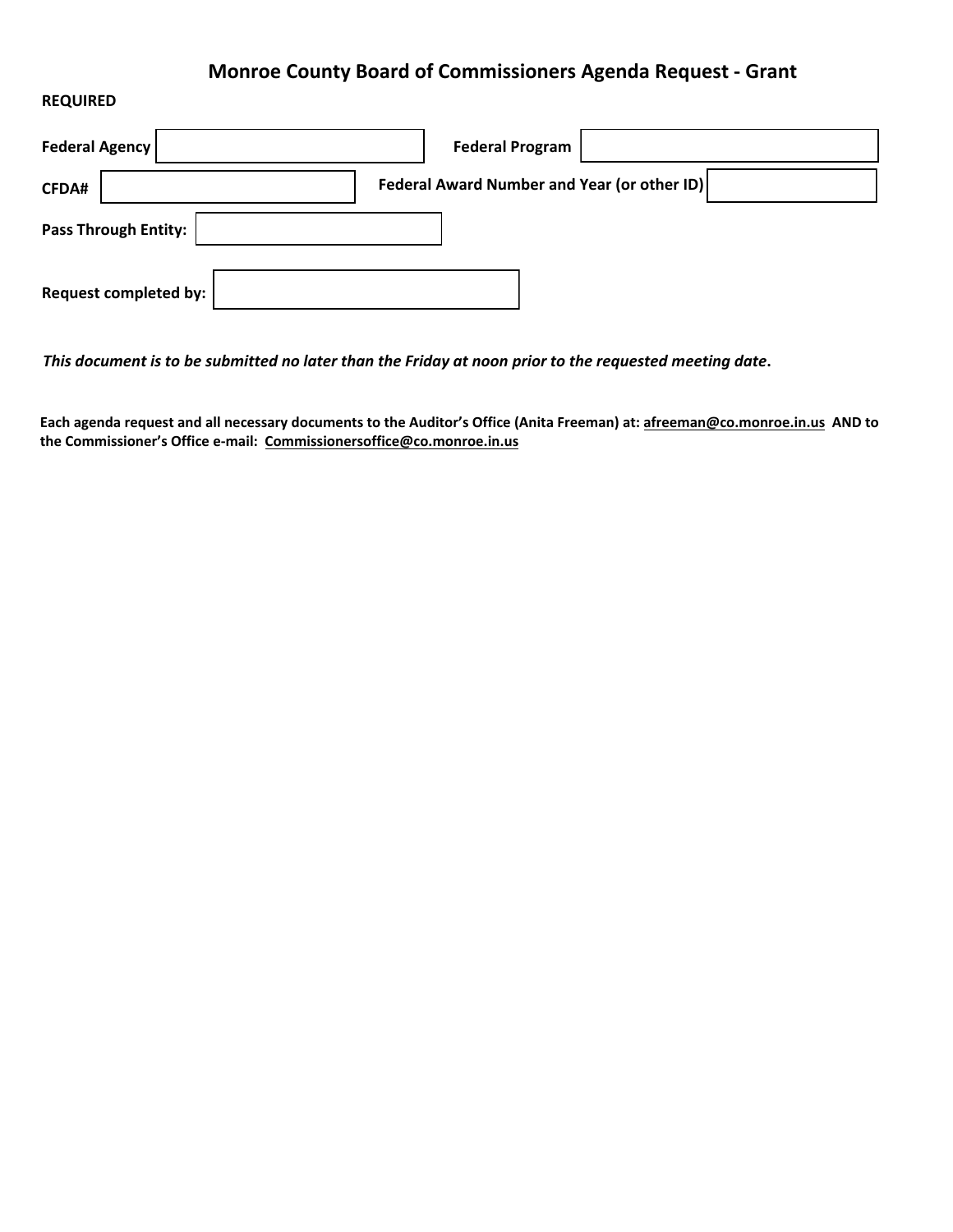## **ORDINANCE NO. 2022-09**

The purpose of this ordinance is to amend the Monroe County Zoning Ordinance by the changing the criteria for certified site plan review, certified plot plan review, and scaled plot plan review standards in Chapter 815.

WHEREAS, Indiana Code 36-7-4-601 authorizes the Board of Commissioners of the County of Monroe, Indiana (Board of Commissioners), to adopt planning and zoning ordinances and amendments, including maps, for the following purposes: securing adequate light, air, convenience of access, and safety from fire, flood, and other danger; lessening or avoiding congestion in public ways; promoting the public health, safety, comfort, convenience, and general welfare; and otherwise accomplishing the purposes of Indiana Code Chapter 36-7-4;

WHEREAS, the Board of Commissioners adopted a comprehensive replacement Monroe County Zoning Ordinance on December 20, 1996 through the passage of Ordinance 96-36 and have subsequently amended that zoning ordinance ("Zoning Ordinance");

WHEREAS, Indiana Code 36-7-4-602 authorizes local plan commissions to prepare, conduct public hearings on, approve and certify planning and zoning ordinances, and amendments thereto, for consideration by the local board of commissioners;

WHEREAS, the Monroe County Plan Commission (Plan Commission) prepared amendments to Chapter 815 of the Zoning Ordinance, which it deemed necessary and advisable to promote the public health, safety, and welfare within the County Jurisdictional Area;

WHEREAS, the Plan Commission advertised for and conducted a public hearing on the proposed amendments to Chapter 815 – Site Plan Review at its February 15, 2022 meeting;

WHEREAS, following the public hearing, the Plan Commission voted to forward the amendments to Chapter 815 – Site Plan Review to the Board of Commissioners with a **favorable** recommendation;

WHEREAS, the Plan Commission certified the amendments to Chapter 815 – Site Plan Review and forwarded its recommendation thereon to the Board of Commissioners for consideration pursuant to Indiana Code Sections 36-7-4-602 through 605;

WHEREAS, in accordance with Indiana 5- I 4-1.5-5, the Board of Commissioners provided public notice of its intention to consider the amendments to Chapter 815 – Site Plan Review in ordinance form and accepted public comment on the proposed amendments during its \_\_\_\_\_\_\_\_\_\_\_\_\_\_\_\_\_\_\_\_\_\_\_\_, 2022 meeting;

WHEREAS, based on public comment received by the Plan Commission and the Board of Commissioners on this ordinance, the Board of Commissioners finds that the proposed amendments to Chapter 815 – Site Plan Review if adopted, would reasonably and efficiently advance the statutorily recognized zoning ordinance purposes. Which include, among other purposes, the promotion of health, safety, morals, convenience, order, and general welfare of the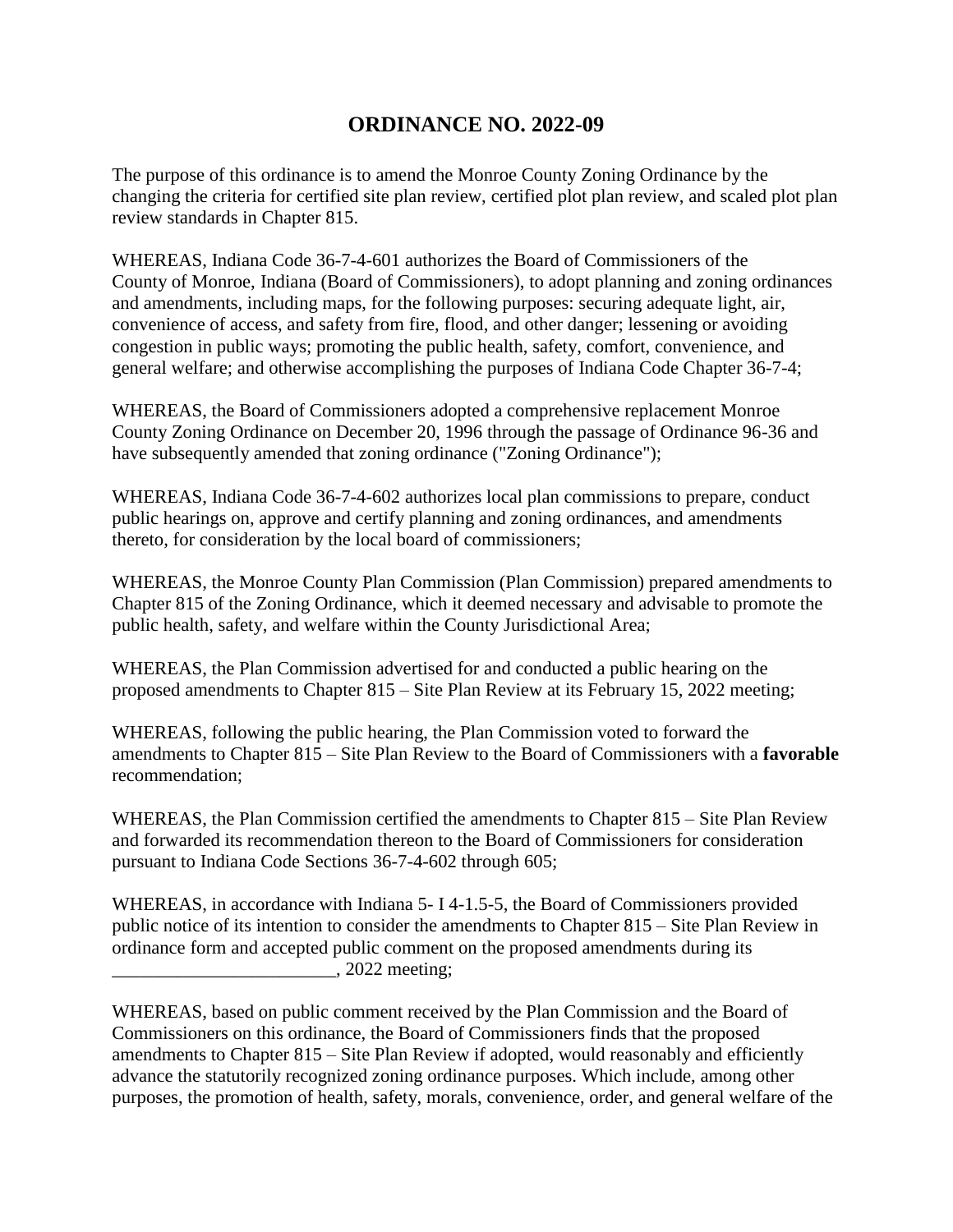citizens of Monroe County, Indiana, and that the proposed amendments should be adopted;

WHEREAS, the Board of Commissioners finds and confirms that in the preparation and/or consideration of the proposed amendments to Chapter 815 – Site Plan Review, both the Board of Commissioners and the Plan Commission gave reasonable regard to: the Comprehensive Land Use Plan of Monroe County, Indiana; current conditions and the character of current structures and uses in each district; the most desirable use for which the land in each district is adapted; the conservation of property values throughout the jurisdiction; and responsible development and growth;

NOW, THEREFORE, be it resolved by the Board of Commissioners as follows:

**Section 1.** Monroe County Zoning Ordinance Chapter 815 – Site Plan Review shall be, and hereby is, amended as follows: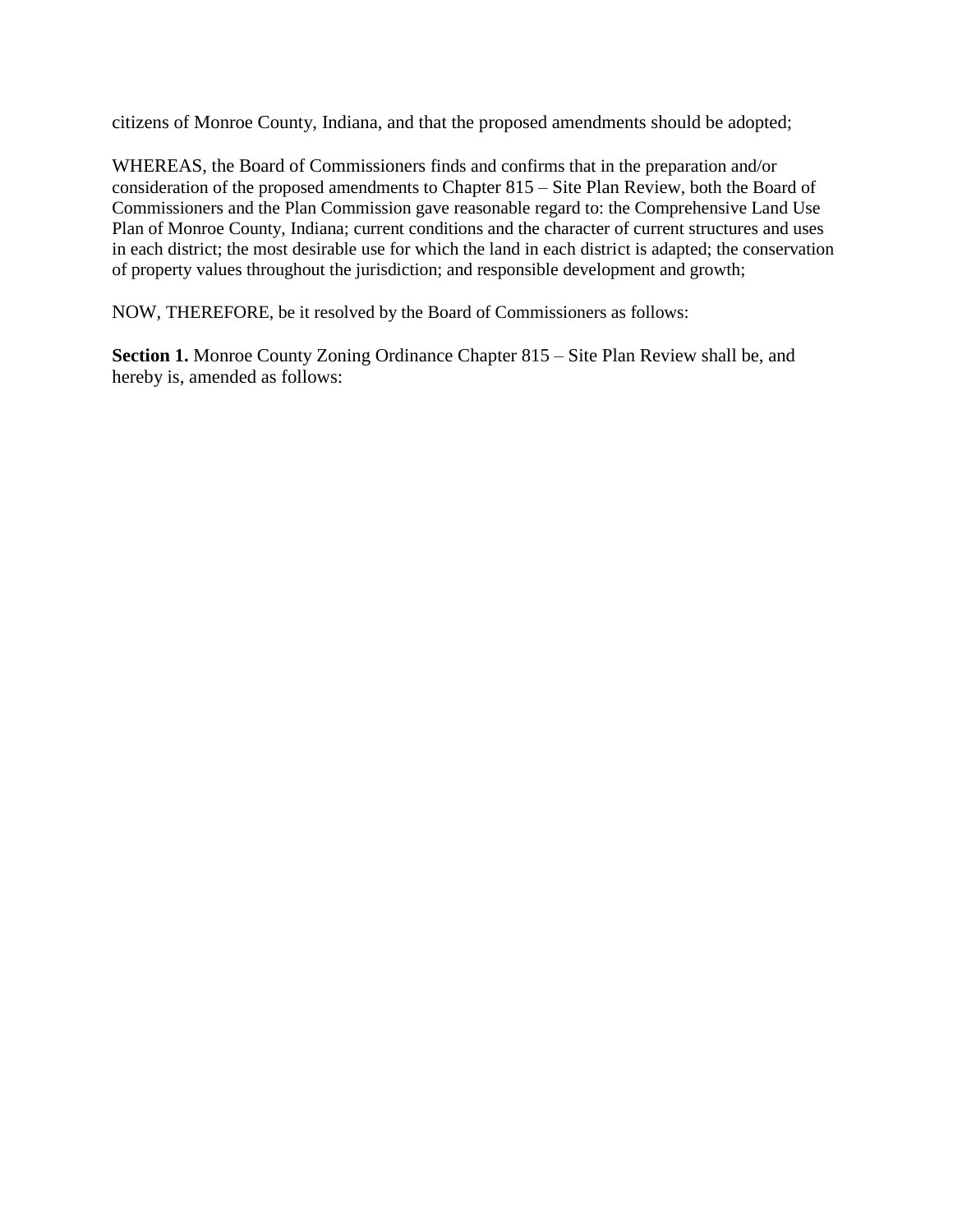**Section 2. Effective Date.** This ordinance shall be in full force and effect upon passage.

SO APPROVED AND ADOPTED by the Board of Commissioners of Monroe County, Indiana, this  $\_\_$ th day of  $\_\_$ , 2022.

### BOARD OF COMMISSIONERS OF MONROE COUNTY, INDIANA

\_\_\_\_\_\_\_\_\_\_\_\_\_\_\_\_\_\_\_\_\_\_\_\_\_\_\_\_\_\_\_\_ \_\_\_\_\_\_\_\_\_\_\_\_\_\_\_\_\_\_\_\_\_\_\_\_\_\_\_\_\_\_\_\_\_\_\_\_

\_\_\_\_\_\_\_\_\_\_\_\_\_\_\_\_\_\_\_\_\_\_\_\_\_\_\_\_\_\_\_\_ \_\_\_\_\_\_\_\_\_\_\_\_\_\_\_\_\_\_\_\_\_\_\_\_\_\_\_\_\_\_\_\_\_\_\_\_

\_\_\_\_\_\_\_\_\_\_\_\_\_\_\_\_\_\_\_\_\_\_\_\_\_\_\_\_\_\_\_\_ \_\_\_\_\_\_\_\_\_\_\_\_\_\_\_\_\_\_\_\_\_\_\_\_\_\_\_\_\_\_\_\_\_\_\_\_

"Yes" Votes "No" Votes

Julie Thomas, President Julie Thomas, President

Lee Jones, Commissioner Lee Jones, Commissioner

Penny Githens, Commissioner Penny Githens, Commissioner

\_\_\_\_\_\_\_\_\_\_\_\_\_\_\_\_\_\_\_\_\_\_\_\_\_\_\_\_\_\_\_ Attest: Catherine Smith, Monroe County Auditor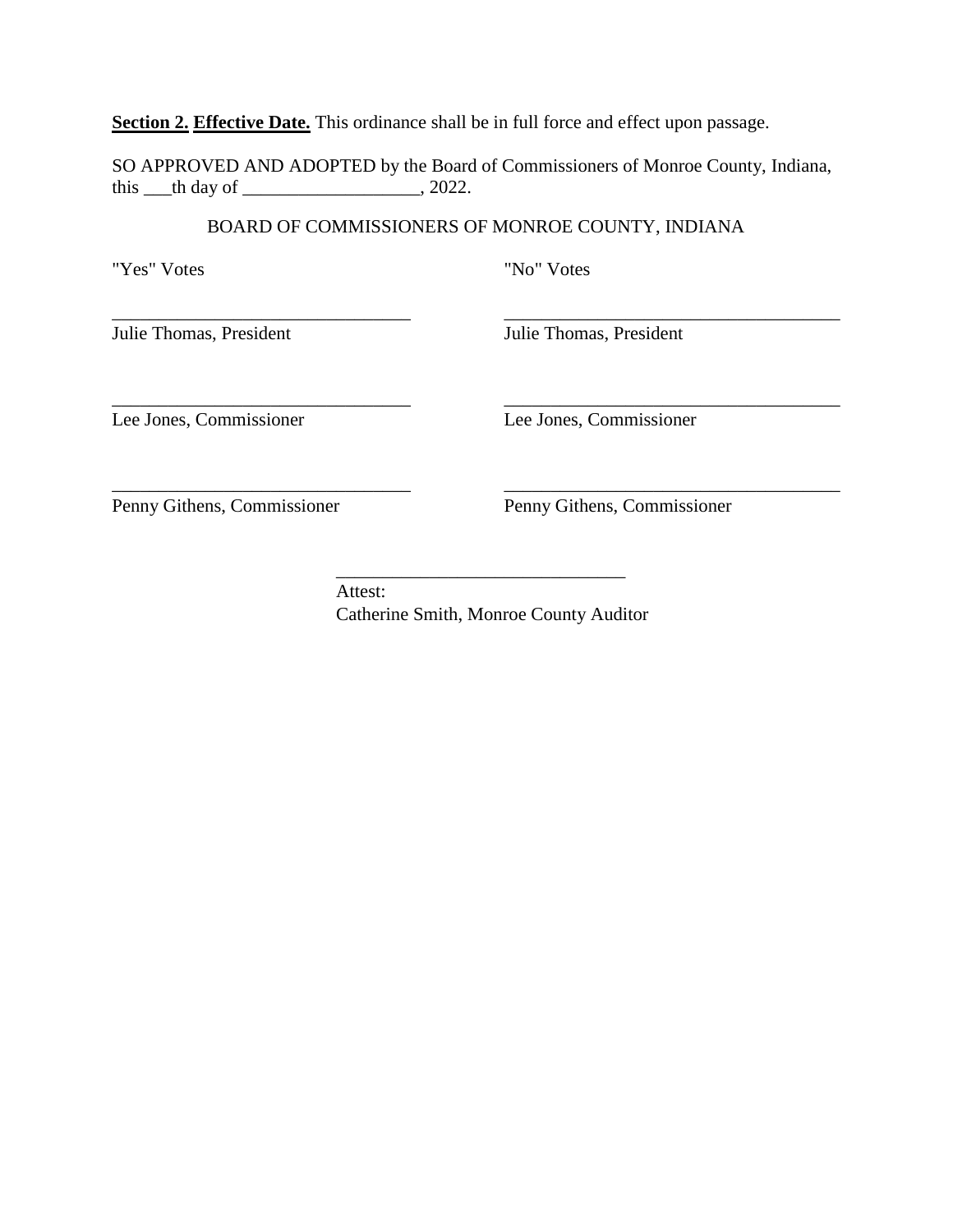#### **CHAPTER 815**

#### **ZONING ORDINANCE: SITE PLAN REVIEW**

#### **815-1. Purpose**

The purpose of the site plan review procedure set forth in this chapter is to regulate the development of structures and sites in a manner which considers the following concerns and, where necessary, requires modification of development proposals to eliminate or minimize potential problems and nuisances. The principal areas of concern are:

- **(A)** The balancing of landowners' rights to use their land, with the corresponding rights of abutting and neighboring landowners to live without undue disturbances (e.g., noise, smoke, fumes, dust, odor, glare, storm water run offrunoff, etc.).
- **(B)** The convenience and safety of vehicular and pedestrian movement within the site, and in relation to adjacent areas or roads;
- **(C)** The adequacy of water supply, waste disposal methods and protection from pollution of surface or ground water; and,
- **(D)** The protection of natural, environmental, historic, or archaeological features on the site under review and in adjacent areas.

#### **815-2. Site Plan Review Requirement**

No permit or certificate for the construction, exterior alteration, relocation, demolition, occupancy, or change in use of any building, structure or parcel shall be given and no existing use shall be established or expanded in floor area except in conformity with a site plan approved by the Administrator. Site plan review shall also be required for the resumption of any use discontinued for more than six (6) consecutive months or for the expansion of any existing use.

#### **815-3. Site Plan Review Process**

(A) Applicable standards. See table below for requirements for certified site plans, certified plot plans, or scaled plot plans depending on the use and type of construction as it relates to the Ordinance. Where a use is listed in multiple categories (i.e. residential structure and accessory structure) it will be at the Administrator's Discretion to determine whether the structure is an accessory or principal use. For circumstances where details required under the provisions of this ordinance are deemed unnecessary, the Administrator may waive this requirement.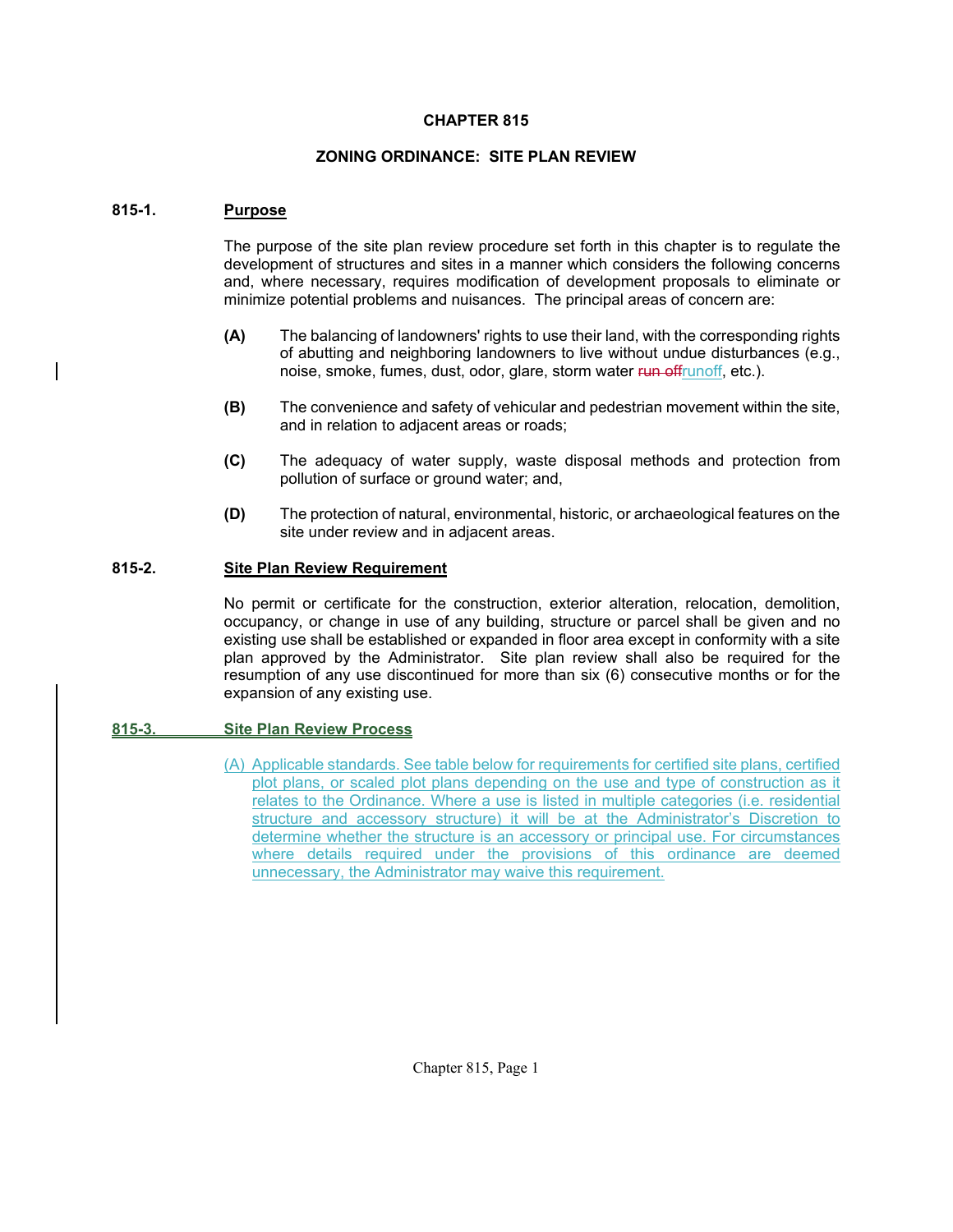| (Commercial<br>Com<br>Structure)                                                                                                                                                          | (Residential<br>Res<br>Structure)                                                                                                                                               | (Residential<br>Acc<br><b>Accessory</b><br>Structure)                                                                                                                                                                                                        |  |  |
|-------------------------------------------------------------------------------------------------------------------------------------------------------------------------------------------|---------------------------------------------------------------------------------------------------------------------------------------------------------------------------------|--------------------------------------------------------------------------------------------------------------------------------------------------------------------------------------------------------------------------------------------------------------|--|--|
| Applicability:<br>Requires<br>a<br>certified site plan for any<br><b>Commercial</b><br>proposed<br>construction for a site that are<br>identified as any of the following<br>uses below:  | <b>Applicability:</b><br>Requires a certified<br>plan for any<br>plot<br>principal<br>new<br>use<br>structures that are<br>identified as any of<br>the following uses<br>below: | Applicability:<br><b>Requires</b><br>a<br>scaled<br><b>drawing</b> for any<br>expasions to principal use<br>structures, replacement of<br>existing structures utilizing<br>foundation,<br>the<br>same<br>remodels,<br>or<br>new<br>construction of accessory |  |  |
| Includes:<br><b>Agricultural Uses-</b><br>• Agricultural<br>$-related$<br>industry;                                                                                                       | Includes:<br><b>Agricultural Uses-</b><br>Agriculture<br>$\bullet$<br>and                                                                                                       | structures<br>Includes:<br><b>Agricultural Uses-</b><br>Agriculture<br>$\bullet$<br>and<br>Accessory<br>to<br>use                                                                                                                                            |  |  |
| Agritourism/<br>$\bullet$<br>Agritainment;<br>Aquaculture;<br>$\bullet$<br><b>Agricultural</b><br><b>Event</b><br>$\bullet$<br>Center;                                                    | <b>Accessory</b><br>use<br>to<br>Agriculture;<br><b>Agriculture</b><br>Uses, Land                                                                                               | Agriculture;<br>Agriculture<br>Uses,<br>Land Animal<br>and<br><b>Non-Animal Related;</b><br>Commercial<br>Non-                                                                                                                                               |  |  |
| <b>Christmas Tree Farm;</b><br><b>Commercial Facilities</b><br>$\bullet$<br>for the sale;<br><b>Composting Operation;</b><br>$\bullet$<br>Confined<br><b>Example Feeding</b><br>$\bullet$ | Animal and<br><b>Non-Animal</b><br>Related;<br>Commercial<br>Non-Farm                                                                                                           | <b>Farm Animals;</b><br><b>Equine Services;</b><br>$\bullet$<br>Horse Farm;<br>$\bullet$<br>Orchard;<br>$\bullet$<br>Roadside<br><b>Stand</b><br>$\bullet$                                                                                                   |  |  |
| Operations;<br><b>Equestrian Center;</b><br>Feed Lot;<br>$\bullet$<br>Feed Mill;<br>$\bullet$                                                                                             | Animals;<br>Equine<br>Services;<br>Horse Farm;<br>$\bullet$                                                                                                                     | Permanent<br>and<br>Temporary;<br>Stockyard;                                                                                                                                                                                                                 |  |  |
| Kennels;<br>$\bullet$<br>Nursery/Greenhouse;<br>$\bullet$<br>Pick-your-own<br>$\bullet$<br>operation;<br>Winery<br>$\bullet$                                                              | Orchard;<br>$\bullet$<br>Roadside<br>$\bullet$<br><b>Stand</b><br>Permanent<br>and<br>Temporary;                                                                                | <b>Residential Uses -</b><br><b>Accessory</b><br><b>Apartments</b><br><b>Accessory Dwelling</b><br><b>Units</b>                                                                                                                                              |  |  |
| <b>Residential Uses-</b>                                                                                                                                                                  | Stockyard;<br>$\bullet$                                                                                                                                                         | <b>Boarding House</b><br>$\bullet$<br><b>Guest House</b><br>$\bullet$<br>Adaptive<br><b>Historic</b><br>$\bullet$                                                                                                                                            |  |  |
| Elderly housing;<br>$\bullet$<br>Manufactured<br>Home<br>$\bullet$<br>Park;<br>Multifamily dwelling<br>$\bullet$<br><b>Public</b><br>and<br><b>Semipublic</b>                             | <b>Residential Uses -</b><br>Accessory<br>$\bullet$<br><b>Apartments</b><br>Accessory<br>$\bullet$<br><b>Dwelling</b><br><b>Units</b>                                           | <b>Reuse</b><br><b>Residential Storage</b><br><b>Structure</b><br><b>Accessory Livestock</b><br><b>Accessory Use</b><br>$\bullet$                                                                                                                            |  |  |
| <b>Facilities (ALL)</b><br><b>Business</b><br>and<br><b>Personal</b>                                                                                                                      | <b>Boarding</b><br>$\bullet$<br>House<br><b>Guest</b><br>$\bullet$                                                                                                              | Home<br><b>Based</b><br><b>Business</b><br><b>Home Occupation</b>                                                                                                                                                                                            |  |  |

Chapter 815, Page 2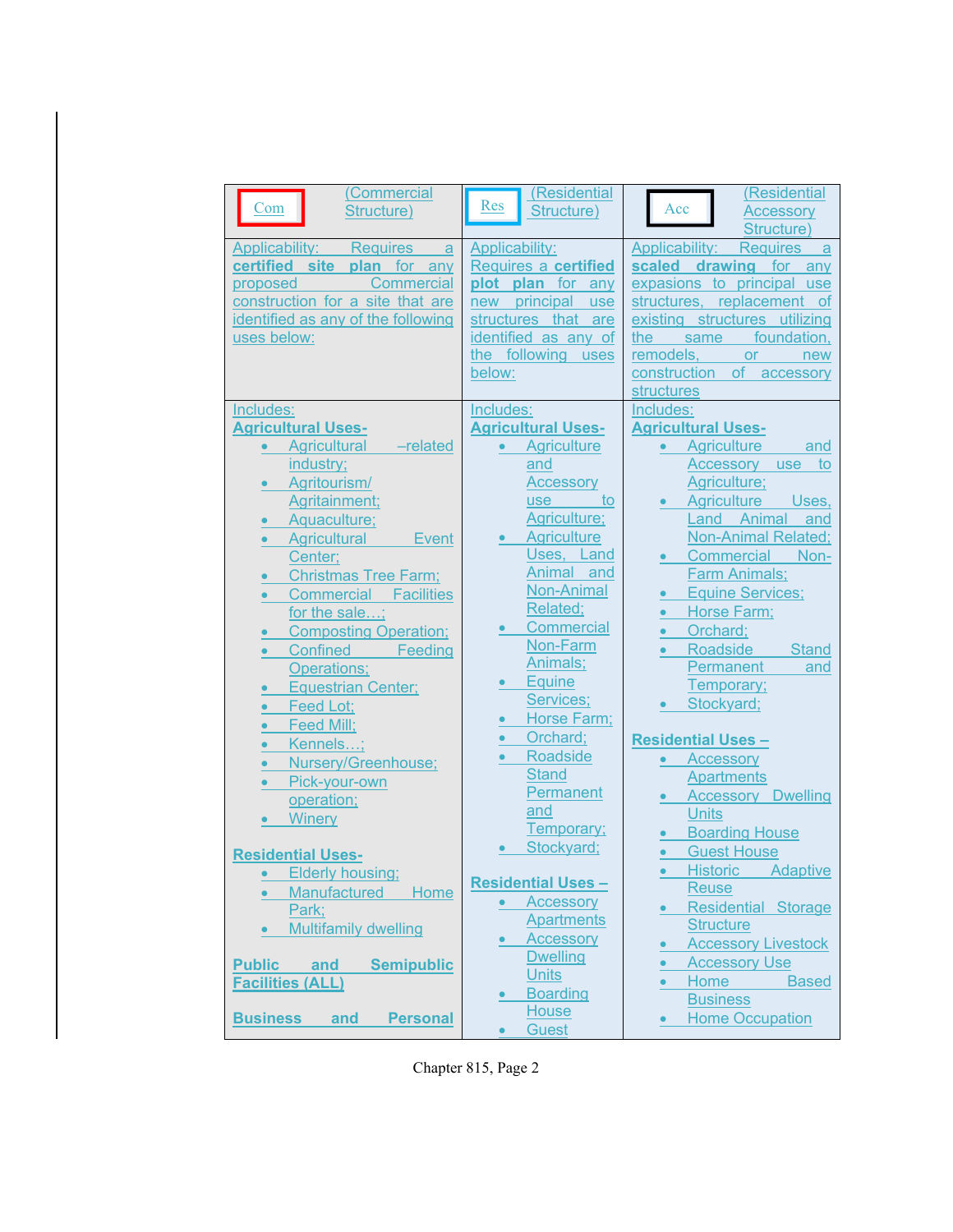

| Com                                                                         | Res                                                                                        | Acc |
|-----------------------------------------------------------------------------|--------------------------------------------------------------------------------------------|-----|
| <b>B, D, E, F, G, H, I, K, L, M, N, O,</b><br>P, Q, R, S, T, U, VW, X, Y, Z | $C, D, E, F, G, J, K, M, P, Q, R, V, A, D, E, G, J, K, M, R, X, Y, Z$<br><b>W, X, Y, Z</b> |     |

#### **815-3. Site Plan Review Process**

- **(BA)** Application and Requirement for Site Plan Review
	- **(1)** An applicant for site plan review under this chapter shall file with the Administrator an application for site plan approval upon forms made available in the Commission's office along with the original and two (2) copies of the site plan.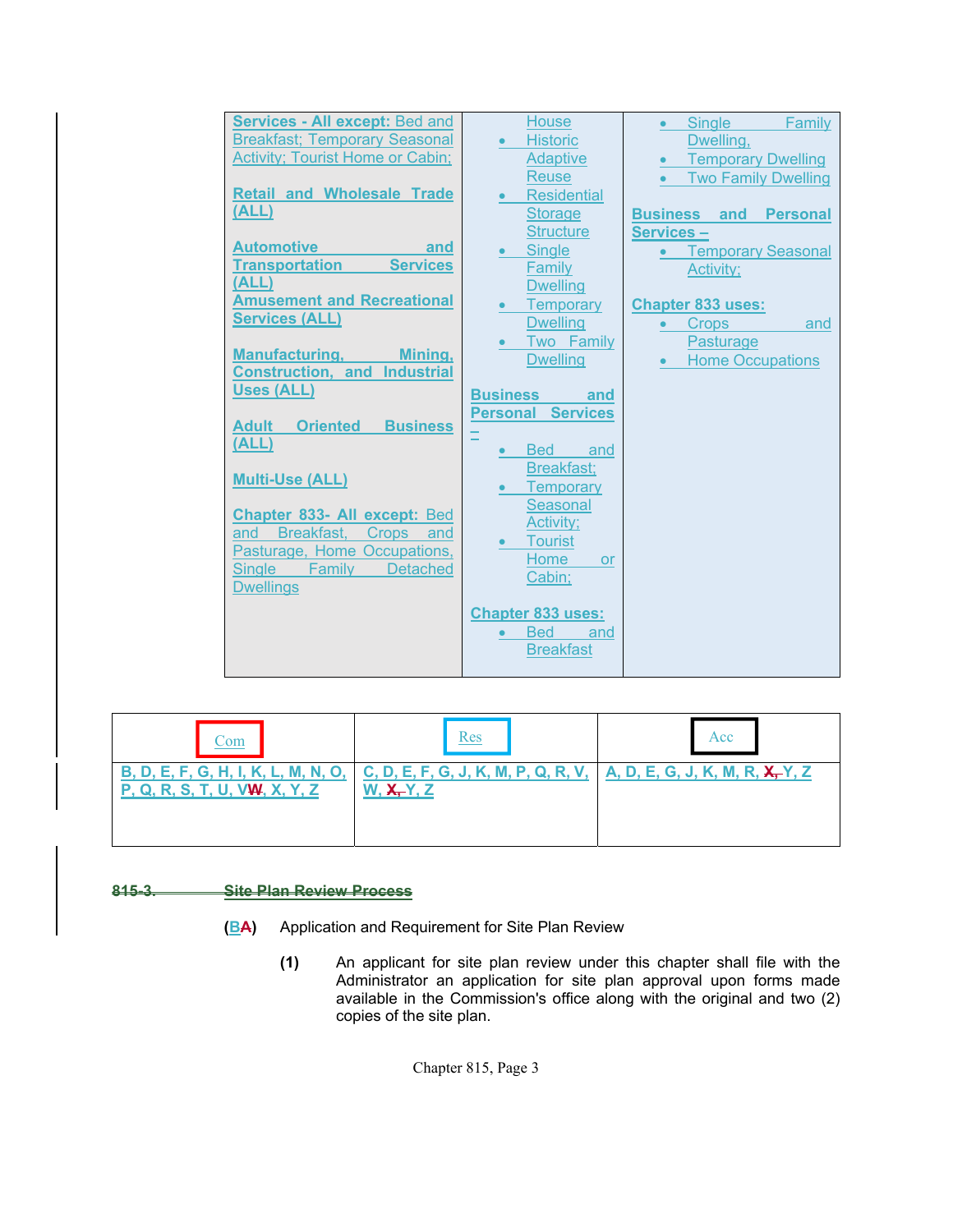- **(2)** The site plan or plot plan shall include any of the following elements that are deemed necessary by the Administrator in order to properly evaluate the proposed project in accordance with the provisions of this ordinance, taking into consideration the nature of the project, its magnitude, uses and overall community impact:
- (a) A plot plan to scale. Some sites may require a certified plot plan at  $Acc$ the administrator's discretion if they contain non-buildable area per Chapter 804-4(E), or if our best available data shows a discrepancy in regards to lot boundaries, easements, utility infrastructure locations, or other limitation(s);
- (b)  $\left(\frac{p}{p}\right)$  Certified Site plan and a subscribed statement of an engineer, land  $Com$ surveyor, or architect, licensed by the State of Indiana, certifying that the proposed activity will satisfy the performance standards of Chapter 802 of this ordinance,  $\frac{1}{2}$ ;
- (c) Certified plot plan that includes a subscribed statement of an engineer, Res land surveyor, or architect, licensed by the State of Indiana, certifying that the proposed structure meets all design standards and includes all necessary information listed below.
- $Com$ Res Acc  $Com$ Re:

Res

 $Com$ 

Com

Com

Res

Com

- (da) the name and address of the owner and developer, engineer, surveyor, architect;
- $(be)$  the location of the project by public way, township and section;
- $(e_i)$  the legal description of the subject property;
- $(dq)$  a map including date, legend, scale bar and North arrow, which shows the location, size, capacity, and use of all buildings and structures existing or to be placed on the subject property, including the septic tank and field;
- $(he)$  the nature and intensity of the operations involved in, or conducted in connection with the project;
- **(**(fi) the site layout of the project including the property boundaries, location, lot size, arrangement and capacity of the area to be used for yards, setbacks, and all buildings including accessory structures, vehicular access, parking, and -loading. ; Illustrate any visible or apparent karst features, floodplain, or wetlands;
- Acc (j) the site layout of the project including the location, lot size, arrangement and capacity of the area to be used for yards, setbacks, and all buildings including accessory structures, vehicular access, parking, and loading, Illustrate any visible or apparent karst features, floodplain, or wetlands. For sites equal to or greater than 2.5 acres, deed of record illustrative property boundary is adequate; for sites less than 2.5 acres, property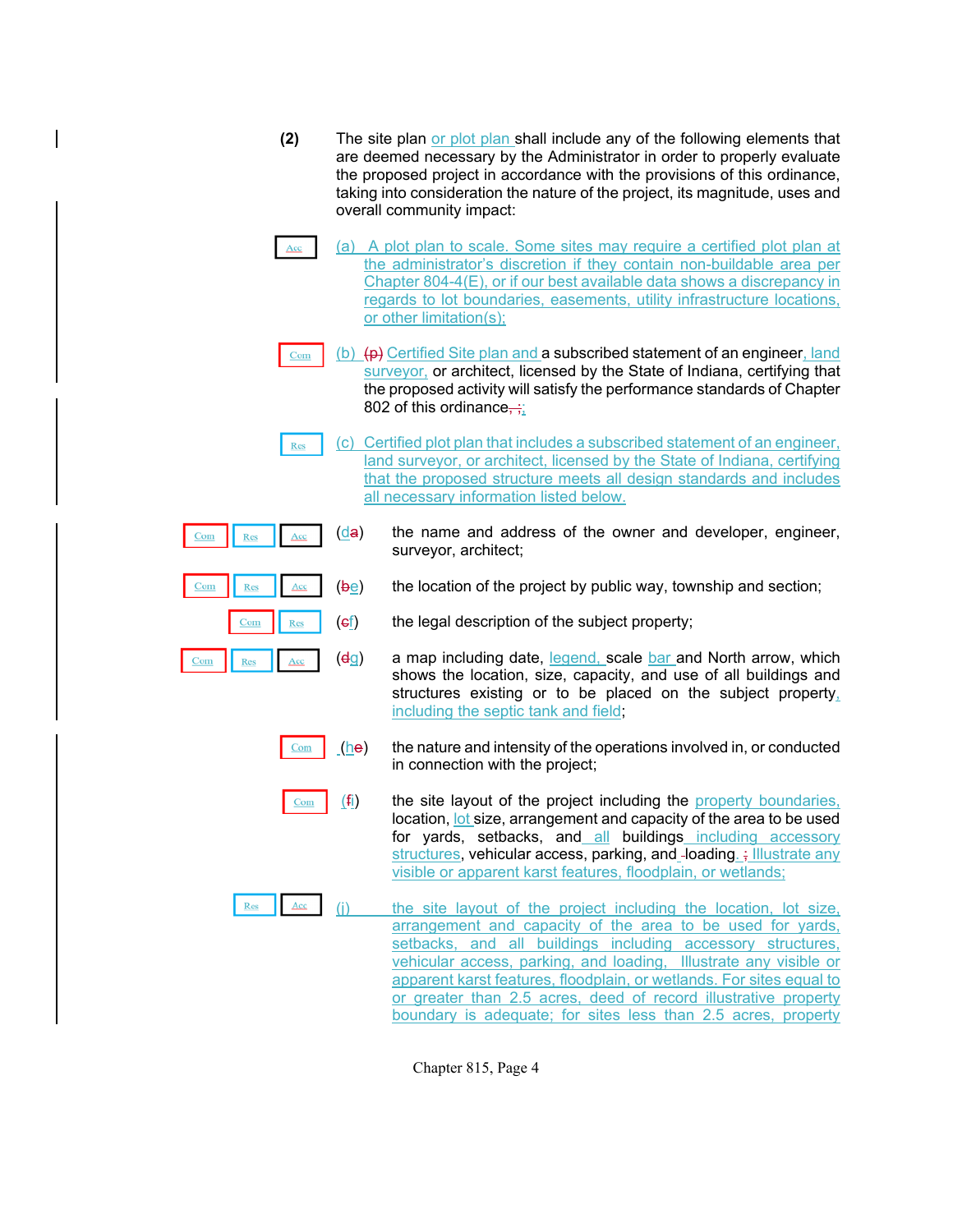#### boundaries must be surveyed.

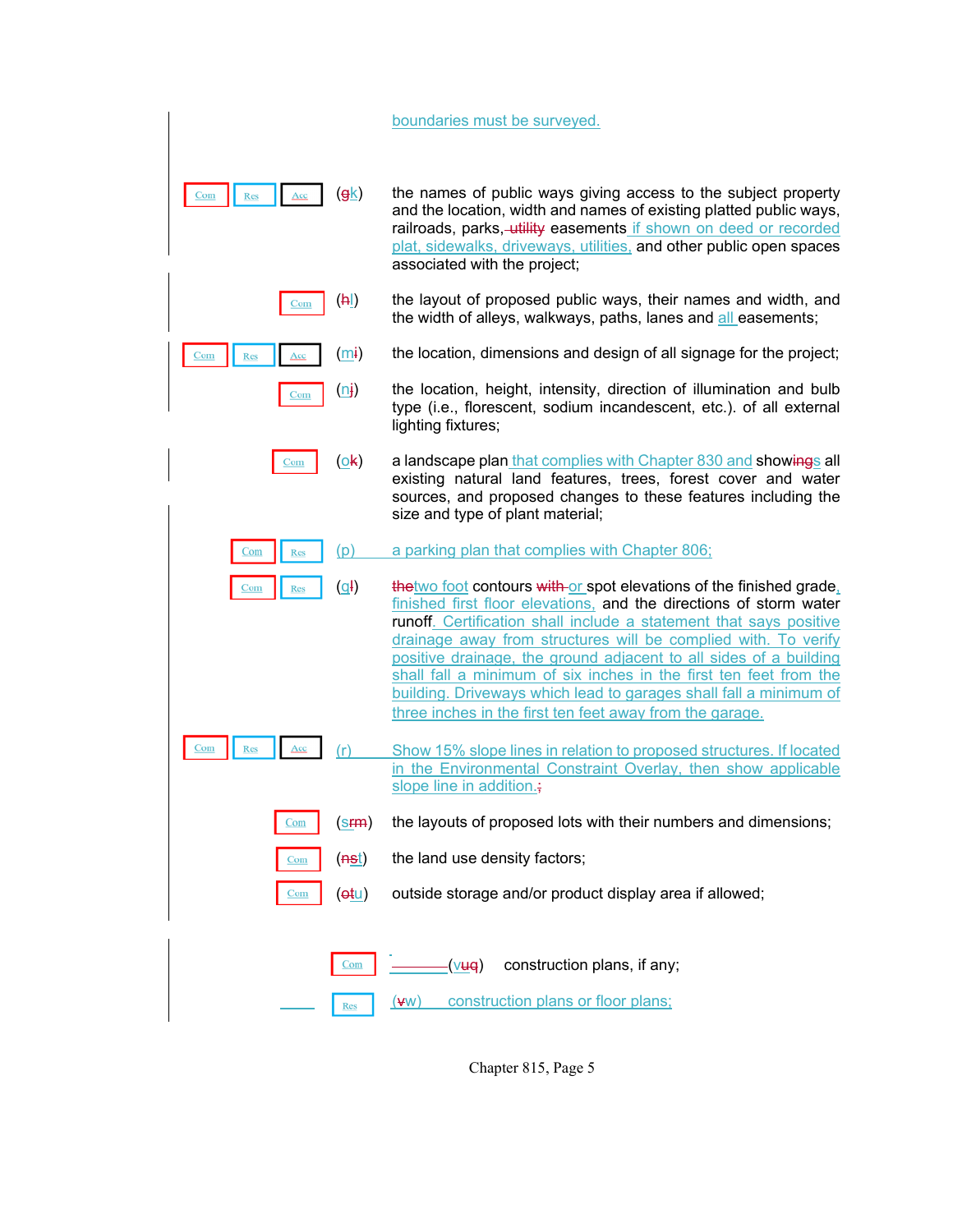|  | Com |
|--|-----|
|  |     |

Com

(xwr) erosion control/grading planStormwater Management Plan that complies with Ch 761, if any; and,

 (yx) Location of proposed erosion control measures (tree protection, silt fence, sinkhole protection, concrete washout area, temporary construction entrance, storm drain and inlet protection, seed/straw narrative/timeline, off-site borrow areas, stockpile areas, etc)

 $(z<sub>Y</sub>s)$  all other permits, certificates and/or approvals required from any State or local agency relative to the use or improvement of the subject property or to the use or installation of public improvements which may serve the subject property (e.g., Indiana Department of Transportation approval of State highway improvements, Monroe County Highway activity in the right-ofway permits, private sewage disposal system permit from the Monroe County Health Department, etc.).

- **(CB)** The Administrator shall consider and evaluate such application and associated site plan, and thereupon render a decision in writing, which decision shall consist of either:
	- **(1)** approval of the site plan based upon the determination that the proposed plan complies with the general, design and performance standards set forth in this ordinance;
	- **(2)** Disapproval of the site plan based upon the determination that the proposed project does not meet the general, design or performance standards set forth in this ordinance; or
	- **(3)** Approval of the site plan subject to any conditions, modifications and restrictions as required by the Administrator which will ensure that the project meets the general, design and performance standards set forth in this ordinance.
- **(DC)** Site plans submitted to the Administrator under this chapter shall become a permanent public record.

#### **815-4. General Standards for Review**

The Administrator shall review the site plan and supporting documents, taking into consideration the following general standards for site plan approval:

- **(A)** Compatibility with surrounding land uses;
- **(B)** Availability and coordination of sanitary sewer, water, storm water drainage, and other utilities as deemed appropriate;
- **(C)** Management of traffic in a manner which creates conditions favorable to the health, safety, convenience and harmonious development of the community, particularly considering each of the following factors:
	- **(1)** the design and location of proposed street and highway access points and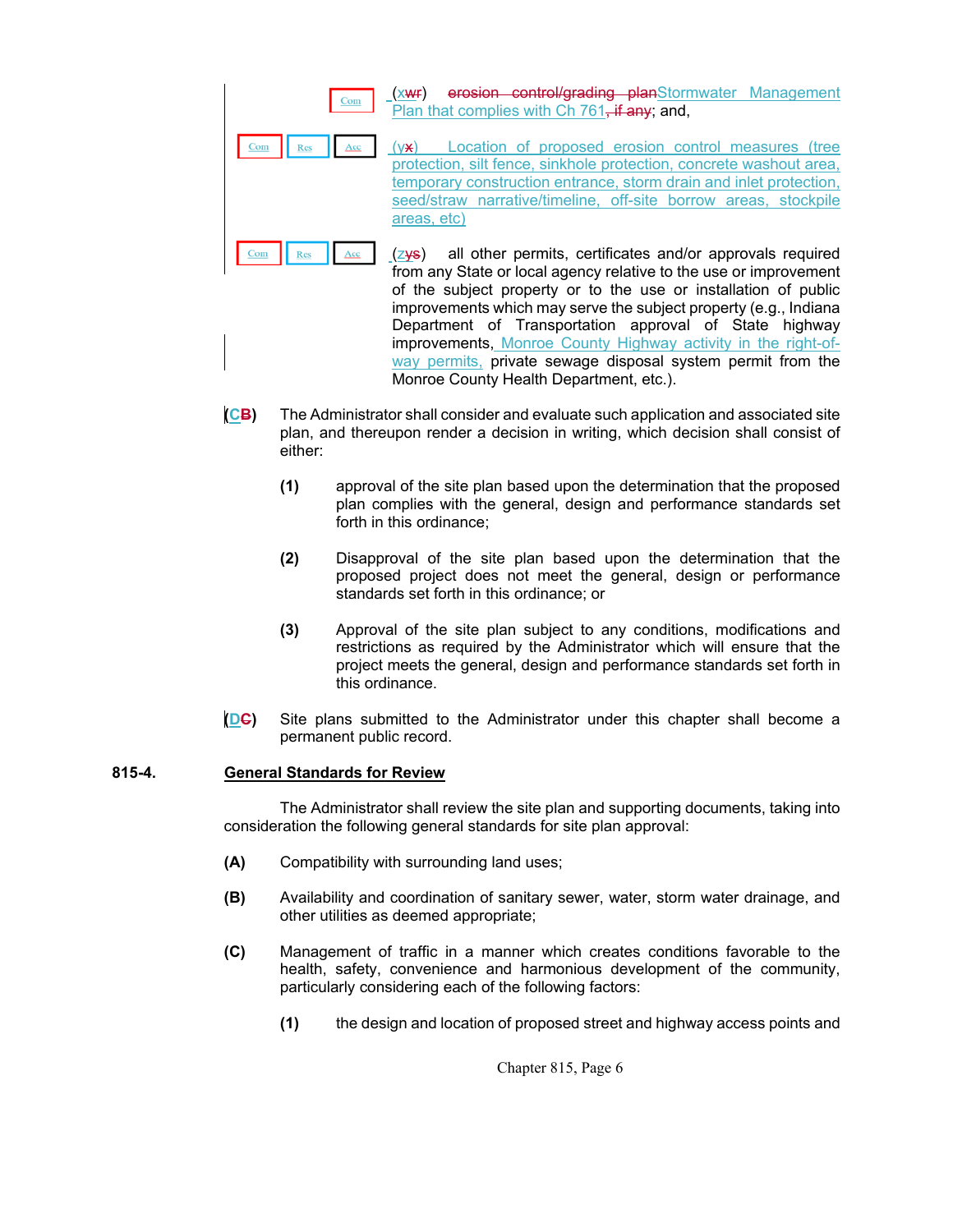sidewalks to minimize safety hazards and congestion;

- **(2)** the capacity of adjacent existing streets and highways to safely and efficiently handle traffic projected to be generated by the proposed development; and,
- **(3)** the coordination of entrances, streets, sidewalks and internal traffic circulation facilities in the site plan with existing and planned streets and adjacent developments.
- **(D)** Compliance with the performance standards set forth in Section 802-5 of this ordinance and any general standards provided in this ordinance.

#### **815-5. Phasing of large projects**

- **(A)** The purpose of this section is to facilitate the establishment of larger, more complex projects with significant infrastructure requirements by establishing a procedure which allows applications proposed consistent with the requirements of this title to complete infrastructure and other improvements in phases. Proposed phasing plans will be reviewed and adopted in a manner which ensures that each phase is self-sufficient and is not dependent on subsequent phases to fulfill infrastructure requirements and other conditions of approval. Phased development which is approved consistent with the requirements of this section may proceed with a minimum of additional review, unless otherwise specified in this chapter or ordinance.
- **(B)** Applicability. Phased development plans may be considered for those proposed projects which meet the following requirements:
	- 1) The proposed project includes a land area of five acres or greater.
- **(C)** Phasing plan required. Applications for site plan approval which propose to complete the required infrastructure improvements in phases must include a preliminary phasing plan. A final phasing plan which incorporates all required conditions of approval and details infrastructure improvements and sequencing of the phases must be submitted before any ground disturbing activities.
	- 1) Preliminary phasing plans must be submitted concurrently with the land use application. Preliminary phasing plans must include the following information:
		- a. Illustrative maps for each proposed phase which clearly mark in heavy lines the boundaries of the subject phase, the size (in acreage) of the phase area, label the phase alphabetically (to avoid confusion with lot numbers), and depict roads, lots, infrastructure (including stormwater facilities), easements, dedications and open space which are included within the subject phase. The plan must also illustrate those proposed improvements which mitigate impacts associated with the unbuilt portions of the project which are not located within the boundaries of the subject phase. Previously established phases, including roads, lots, infrastructure, easements, dedications, and open space, should be shown on the map shaded or gray-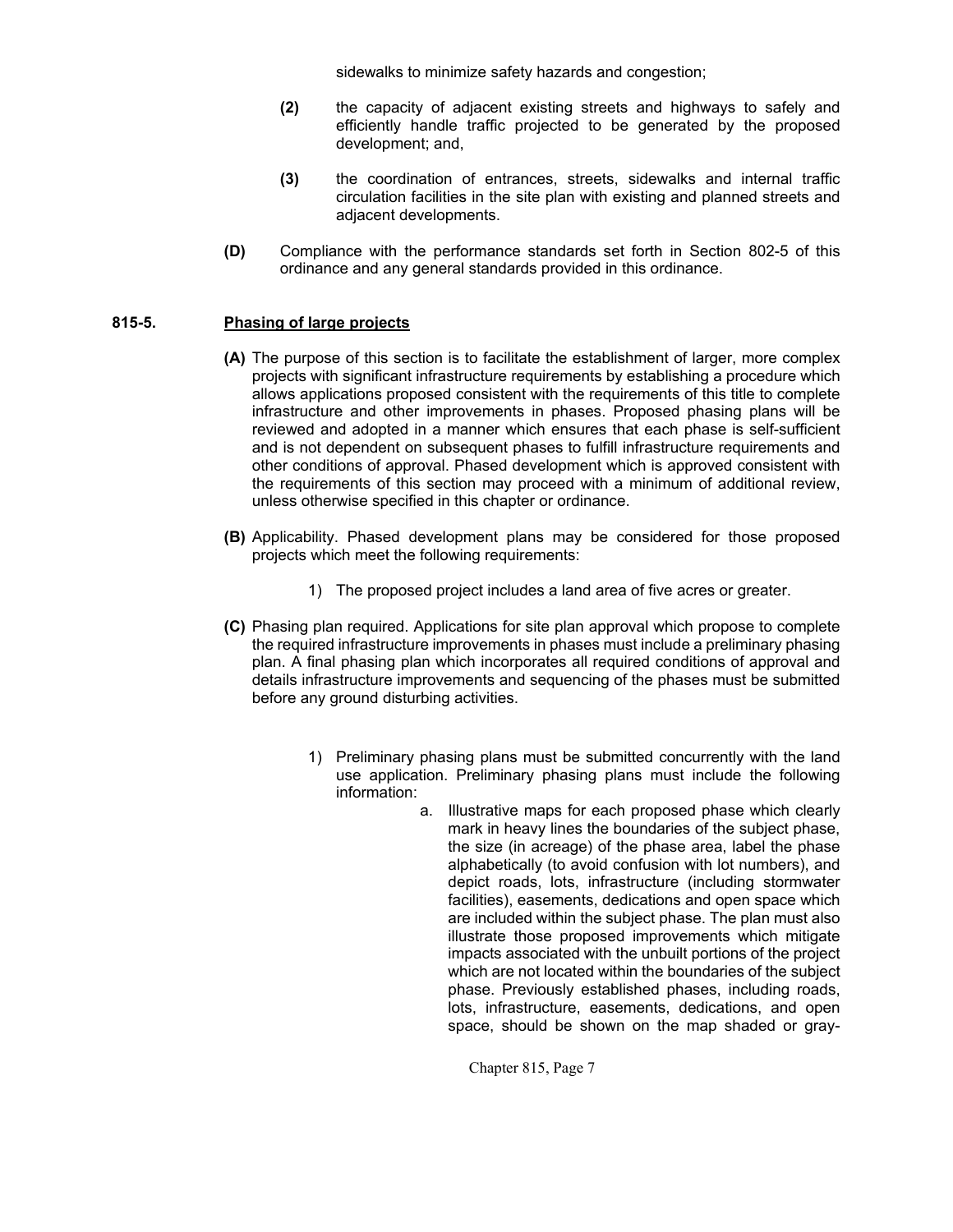scaled. All phasing maps must be drawn at the same scale.

- b. A narrative description or table which describes each phase and its associated improvements. In addition, the narrative or table must demonstrate that each phase would comprise a "stand-alone" development which, should no subsequent phases be constructed, would meet or exceed the standards of this title and all other conditions of approval. The narrative should also describe the proposed timeline for completion of the entire project.
- 2) The final phasing plan must be submitted to the Planning Department before any ground disturbing activity, and must include the following:
	- a. Illustrative maps for each proposed phase which clearly mark in heavy lines the boundaries of the subject phase, label the phase alphabetically (to avoid confusion with lot numbers), and depict roads, lots, infrastructure, easements, dedications and open space which are included within the subject phase. The plan must also illustrate those proposed improvements which mitigate impacts associated with the unbuilt portions of the project which are not located within the boundaries of the subject phase. Previously established phases, including roads, lots, infrastructure, easements, dedications, and open space, should be shown on the map shaded or grayscaled. All phasing maps must be drawn at the same scale. The final phasing plan map should be drawn at the same scale as the preliminary plat map.
	- b. The final narrative description or table which describes each phase and its associated improvements. The final narrative must also include the proposed timeline for completion of the entire project.
- **(D)** Approval. The administrator may approve phasing plans only if the phasing plan does not erode the intent of the criteria for approval of the site plan. In addition, phasing plans must be reviewed to ensure that they meet or exceed the following criteria:
	- 1) Each proposed phase must provide required open space, stormwater management measures, recreation facilities, landscaping, parking, utilities, and/or dedications for public use concurrent with development. In cases where construction of a proportionate fair share improvement is not feasible or would result in incomplete facilities which do not mitigate the impacts of the phase, construction of the entire improvement is required;
	- 2) All required off-site improvements which mitigate impacts associated with the subject phase must be completed before final approval of that phase;
	- 3) All phases must be stand-alone and proposed in sequential order. No proposed future phase can receive a Land Use Certificate before a Land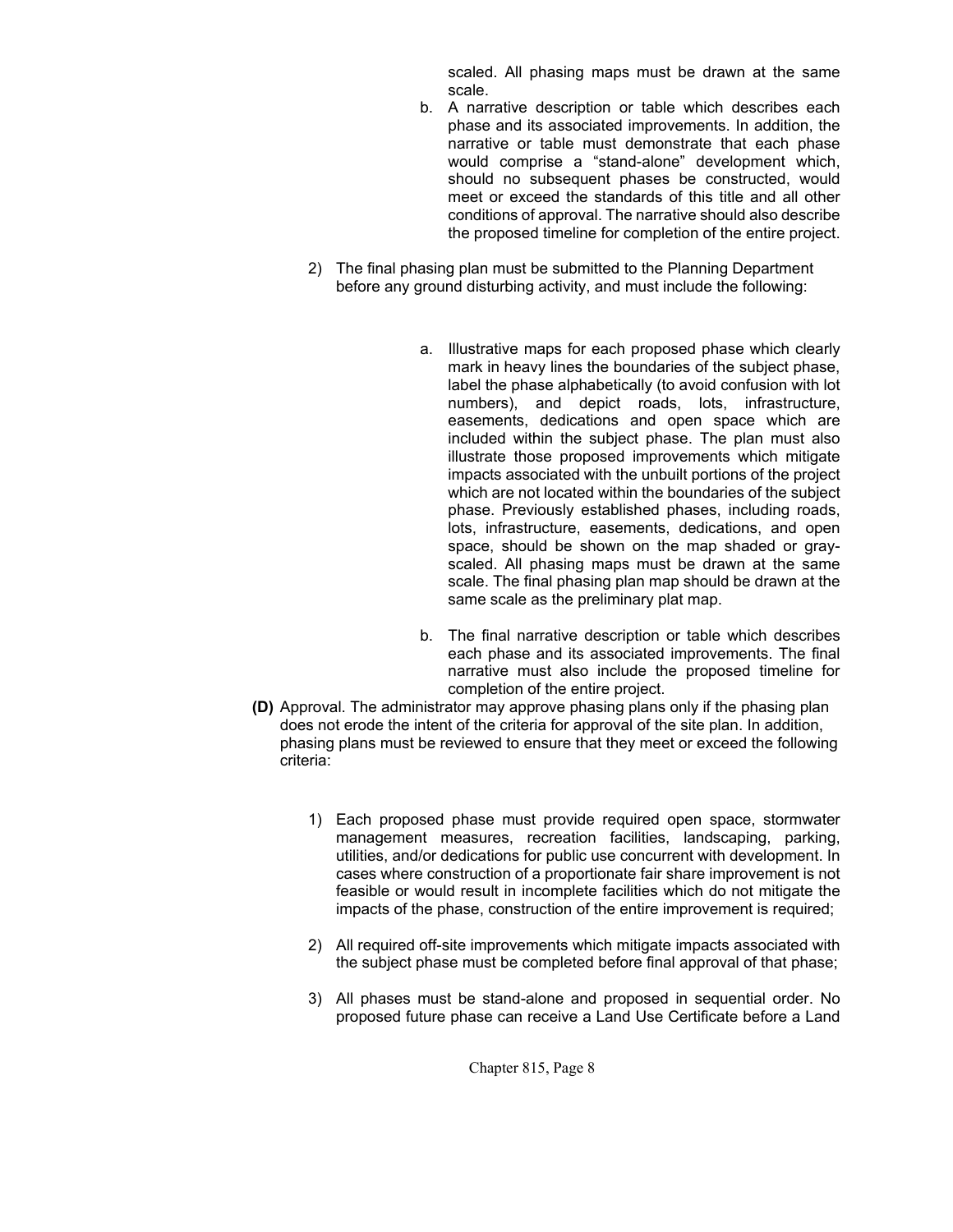Use Certificate for the preceding phase is granted. Dependent phases may include such required approvals and/or conditions, including, but not limited to: the looping of roads and utilities; the provision of fire flow; stormwater management systems; and the mitigation of transportation, recreation and/or public services impacts. Landscaping, parking, and all other required improvements must be provided within each phase as required. In some cases, landscaping and parking improvements may be located in two overlapping phases with a supporting narrative; an example may be – Phase I to include the bioretention as sediment basins and parking areas, drives, aisles, etc. to have base asphalt coat. In Phase II, for example, it may again include bioretention and parking, but during this phase show full compliance with full bioretention plantings and final asphalt coat.

- 4) Phases must be constructed in the manner approved in the phasing plan to ensure orderly and planned development. Phases must be planned to ensure the efficient construction of adjacent future phases (those phases immediately next to the subject phase, sharing a common boundary line), and to ensure that phased development does not allow for leapfrog development;
- 5) Infrastructure improvements which are required to serve the entire project may be constructed within a nonadjacent phase.
- 6) In the case where multiple structures seeking Land Use Certificate are located in one phase, it is required that all improvements be completed before individual Land Use Certificates can be issued. An exception to this may be in a case where there are improvements tied to the construction of a building not yet built. In that case, the Improvement Location Permit and Land Use Certificate can be contingent upon the structure and required minimal improvements (i.e. foundation landscape plantings).

#### **[end of chapter]**